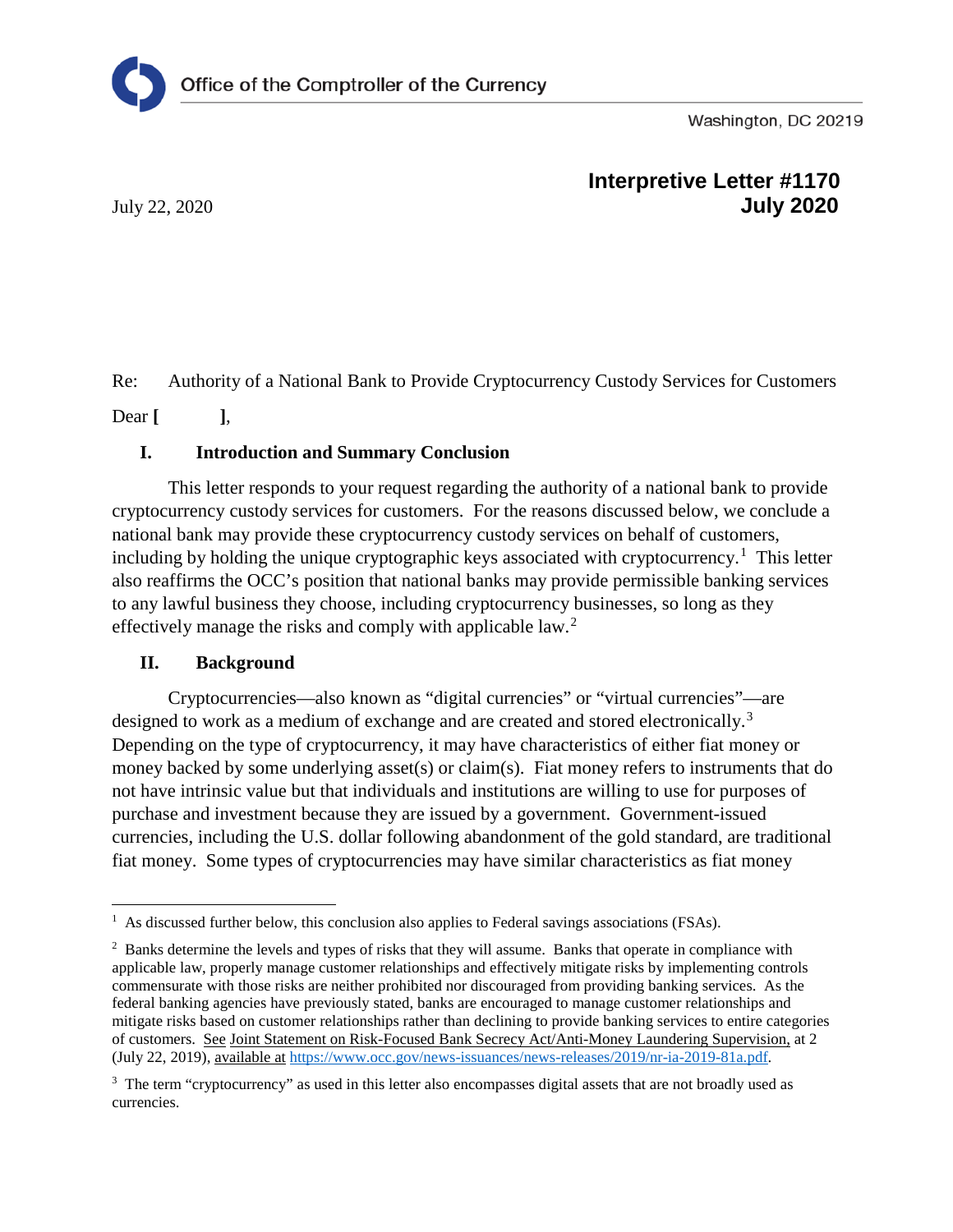because they are not backed by any other assets. Other types of money may be backed by assets (such as a commodity). The U.S. dollar was a type of asset-backed money prior to abandonment of the gold standard. Some types of cryptocurrencies may have similar characteristics to this type of money. For example, stablecoin is a type of cryptocurrency that is backed by an asset, such as a fiat currency or a commodity.

While cryptocurrency shares certain characteristics of these traditional types of money, the exchange mechanism is novel. The exchange mechanism for most cryptocurrencies is based on two separate underlying technologies. The first is advanced cryptography, which is used to protect information related to the cryptocurrency. Cryptography allows the creation of digital code that generally cannot be altered without the permission of the creator.

The second type of technology underlying cryptocurrencies' exchange mechanism is known as "distributed ledger technology," and consists of a shared electronic database where copies of the same information are stored on multiple computers. This shared database functions as both a mechanism to prevent tampering and as a way to add new information to the database. Information will not be added to the distributed ledger until consensus is reached that the information is valid. Furthermore, attempts to change the information on one computer will not impact the information on the other computers. Some distributed ledgers are known as "blockchains" because the transactions stored on the ledger are sequentially grouped together in blocks, thus creating a chronological record of all transactions to that point.<sup>[4](#page-1-0)</sup>

Cryptocurrencies do not exist in any physical form. They exist only on the distributed ledger on which they are recorded. A particular unit of cryptocurrency is assigned to a party through the use of a set of unique cryptographic keys. Those keys allow that party to transfer the cryptocurrency to another party.<sup>[5](#page-1-1)</sup> If those keys are lost, a party will generally be unable to access its cryptocurrency. Furthermore, if a third party gains access to those keys, that third party can use the keys to transfer the cryptocurrency to themselves.

The first widely-adopted cryptocurrency, Bitcoin, was introduced in 2008.<sup>[6](#page-1-2)</sup> Since the creation of Bitcoin, hundreds of additional virtual currencies have been created, all of which have different characteristics and potential uses. Some cryptocurrencies may have characteristics of currency or cash, including as a medium of exchange, but with a new exchange mechanism

l

<span id="page-1-0"></span><sup>4</sup> See, e.g., How does Bitcoin work?, bitcoin.org (last visited July 20, 2020),<https://bitcoin.org/en/how-it-works> (describing Bitcoin's shared public ledger as a blockchain).

<span id="page-1-1"></span><sup>5</sup> See, e.g., FAQs, How does Bitcoin work?, bitcoin.org (last visited July 20, 2020), [https://bitcoin.org/en/faq#how](https://bitcoin.org/en/faq#how-does-bitcoin-work)[does-bitcoin-work](https://bitcoin.org/en/faq#how-does-bitcoin-work) (from a user perspective, Bitcoin is nothing more than an application that provides a digital wallet); How does Bitcoin work?, bitcoin.org (last visited July 20, 2020),<https://bitcoin.org/en/how-it-works> (describing use of keys to sign transactions); How do Bitcoin Transactions Work?, Coindesk.com (last visited July 20, 2020), [https://www.coindesk.com/information/how-do-bitcoin-transactions-work/.](https://www.coindesk.com/information/how-do-bitcoin-transactions-work/)

<span id="page-1-2"></span><sup>6</sup> See Satoshi Nakamoto, Bitcoin: A Peer-to-Peer Electronic Cash System, available at [https://bitcoin.org/bitcoin.pdf](https://bitcoin.org/bitcoin.%E2%80%8Cpdf) (Bitcoin Whitepaper).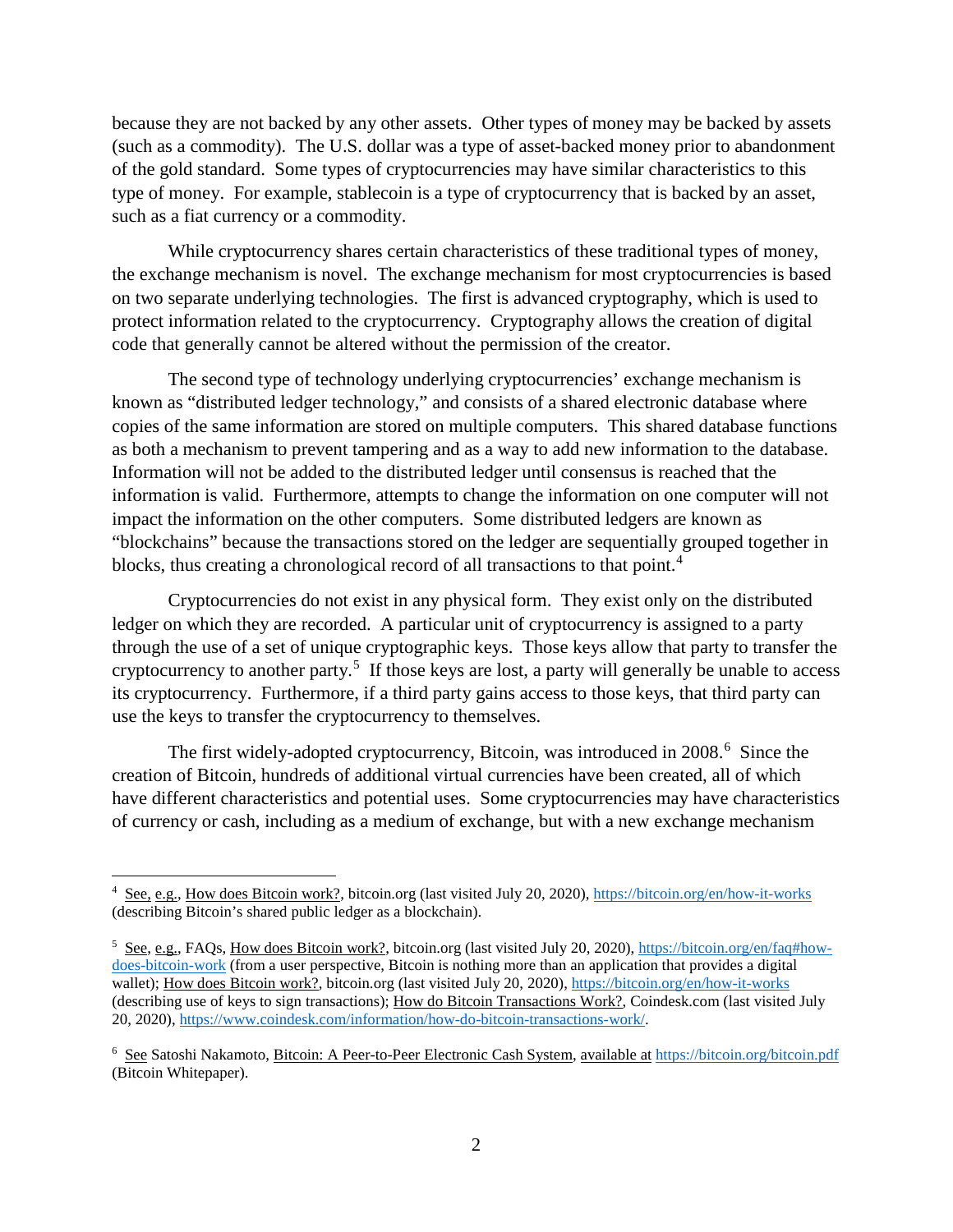(i.e., electronic transfer without an intermediary). This letter expresses no opinion on whether cryptocurrencies may be exchange for purposes of 12 U.S.C. 24(Seventh).

Cryptocurrencies have been used for a variety of payment and investment activities. Bitcoin remains the most widely used and valuable cryptocurrency, with a current market capitalization approximately \$1[7](#page-2-0)0 billion.<sup>7</sup> Bitcoin is now accepted as payment by thousands of merchants worldwide; customers may even purchase Bitcoin for cash at various retail locations.<sup>[8](#page-2-1)</sup> Contracts on Bitcoin futures have been established and options on Bitcoin futures are now trading.<sup>[9](#page-2-2)</sup> The SEC recently approved a Bitcoin futures fund.<sup>[10](#page-2-3)</sup> Although transactions in cryptocurrencies can occur directly between parties via decentralized, peer-to-peer cryptocurrency transactions, many cryptocurrencies may also be traded through centralized, online cryptocurrency exchanges where parties trade one cryptocurrency for another or trade for fiat currencies such as the U.S. dollar through a financial intermediary.<sup>[11](#page-2-4)</sup> Some centralized cryptocurrency exchanges have obtained state banking licenses as trust banks.[12](#page-2-5)

<span id="page-2-2"></span><sup>9</sup> See CME Group, Bitcoin futures and options on futures (last visited July 20, 2020), [https://www.cmegroup.com/trading/bitcoin-futures.html.](https://www.cmegroup.com/trading/bitcoin-futures.html)

<span id="page-2-3"></span><sup>10</sup> In December of 2019, the SEC approved an investment fund that invests in bitcoin futures contracts. See Kevin Helms, SEC Approves Bitcoin Futures Fund, Bitcoin.com (Dec. 7, 2019), [https://news.bitcoin.com/sec-approves](https://news.bitcoin.com/sec-approves-bitcoin-futures-fund/)[bitcoin-futures-fund/.](https://news.bitcoin.com/sec-approves-bitcoin-futures-fund/) 

<span id="page-2-4"></span><sup>11</sup> See Top Cryptocurrency Spot Exchanges, Coinmarketcap.com (last visited July 20, 2020),

[https://www.dfs.ny.gov/reports\\_and\\_publications/press\\_releases/pr1510051.](https://www.dfs.ny.gov/reports_and_publications/press_releases/pr1510051)

<span id="page-2-0"></span> $\overline{\phantom{a}}$ <sup>7</sup> See Top 100 Cryptocurrencies by Market Capitalization, Coinmarketcap.com, (last visited July 20, 2020), [https://coinmarketcap.com/.](https://coinmarketcap.com/)

<span id="page-2-1"></span><sup>8</sup> See Maddie Shepherd, How Many Businesses Accept Bitcoin? (last visited July 20, 2020), <https://www.fundera.com/resources/how-many-businesses-accept-bitcoin> (reporting that nearly 15,174 merchants worldwide accept bitcoin as of December 31, 2019). See also Turner Wright, LibertyX Allows BTC Purchases in Cash at 7-Eleven, CVS, and Rite Aid, Cointelegraph.com (June 23, 2020), [https://cointelegraph.com/news/libertyx](https://cointelegraph.com/news/libertyx-allows-btc-purchases-in-cash-at-7-eleven-cvs-and-rite-aid)[allows-btc-purchases-in-cash-at-7-eleven-cvs-and-rite-aid.](https://cointelegraph.com/news/libertyx-allows-btc-purchases-in-cash-at-7-eleven-cvs-and-rite-aid) 

<https://coinmarketcap.com/rankings/exchanges/> (listing over 300 separate cryptocurrency exchanges). "Decentralized" in this context refers to the lack of a third-party intermediary; instead, buyers and sellers exchange cryptocurrency directly. "Centralized" refers to a third-party intermediary (such as a banking organization) that facilitates trades between buyers and sellers. See Dylan Dedi, Centralized Cryptocurrency Exchanges, Explained, Cointelegraph.com (March 10, 2018), [https://cointelegraph.com/explained/centralized-cryptocurrency-exchanges](https://cointelegraph.com/explained/centralized-cryptocurrency-exchanges-explained)[explained.](https://cointelegraph.com/explained/centralized-cryptocurrency-exchanges-explained)

<span id="page-2-5"></span><sup>12</sup> See, e.g., New York Department of Financial Services, Financial Services Superintended Linda A. Lacewell Announces Grant of DFS Trust Charter to Enable Fidelity to Engage in New York's Growing Virtual Currency Marketplace (Nov. 19, 2019)[, https://www.dfs.ny.gov/reports\\_and\\_publications/press\\_releases/pr1911191;](https://www.dfs.ny.gov/reports_and_publications/press_releases/pr1911191) New York Department of Financial Services, NYDFS Grants Charter to "Gemini" Bitcoin Exchange founded by Cameron and Tyler Winklevoss (Oct. 5, 2015),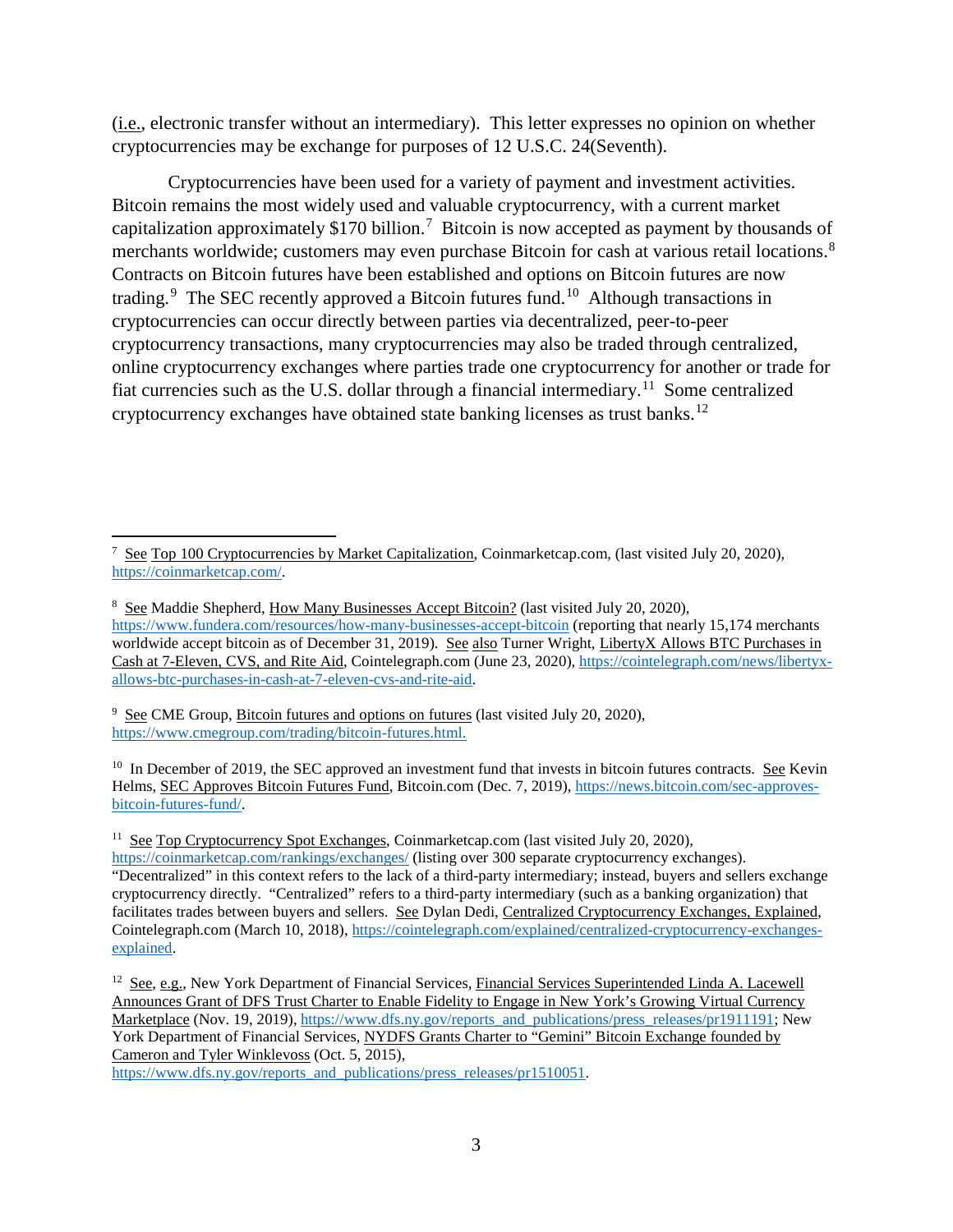As of June 2020, a majority of states have adopted laws and regulations pertaining to cryptocurrencies.<sup>[13](#page-3-0)</sup> Recent survey evidence suggests that almost 40 million Americans own cryptocurrencies.[14](#page-3-1) Institutional investors also have invested in cryptocurrencies.[15](#page-3-2)

### **III. The Proposed Activities**

l

The bank has proposed to offer cryptocurrency custody services to its customers as part of its existing custody business. We understand that there is a growing demand for safe places, such as banks,<sup>[16](#page-3-3)</sup> to hold unique cryptographic keys associated with cryptocurrencies on behalf of customers and to provide related custody services.<sup>[17](#page-3-4)</sup> These services are in demand for several reasons. First, because the underlying keys to a unit of cryptocurrency are essentially irreplaceable if lost, owners may lose access to their cryptocurrencies as a result of misplacing their keys, resulting in significant losses of value.<sup>[18](#page-3-5)</sup> Second, banks may offer more secure

<span id="page-3-2"></span><sup>15</sup> See, e.g., Olga Kharif, Fidelity Says a Third of Big Institutions Own Crypto Assets (June 9, 2020), BNN Bloomberg,<https://www.bnnbloomberg.ca/fidelity-says-a-third-of-big-institutions-own-crypto-assets-1.1447708> (reporting that, according to a survey by Fidelity Investments, 36 percent of institutional investors in the U.S. and Europe report holding crypto assets); Luke W. Vrotsos and Cindy H. Zhang, Harvard Invests Millions in New Cryptocurrency, The Harvard Crimson, April 12, 2019, available at

[https://www.thecrimson.com/article/2019/4/12/hmc-crypto-investment/;](https://www.thecrimson.com/article/2019/4/12/hmc-crypto-investment/) Jonathan Watkins, The Institutional Crypto Backers: How Endowments are Allocating to Cryptocurrency Investments (Apr. 2019), available at [https://www.globalcustodian.com/wp-content/uploads/2019/04/The-institutional-crypto-backers-How-endowments](https://www.globalcustodian.com/wp-content/uploads/2019/04/The-institutional-crypto-backers-How-endowments-are-allocating-to-cryptocurrency-investments.pdf)[are-allocating-to-cryptocurrency-investments.pdf.](https://www.globalcustodian.com/wp-content/uploads/2019/04/The-institutional-crypto-backers-How-endowments-are-allocating-to-cryptocurrency-investments.pdf)

<span id="page-3-3"></span><sup>16</sup> States are beginning to recognize the growing demand for safe locations to hold cryptocurrencies. At least one state has passed legislation and promulgated regulations allowing state-chartered banks to opt-in to providing custody services for digital assets. See, e.g., Wyo. Admin. Code  $021.0002.19$ . These regulations were promulgated pursuant to Wyoming Statute ("W.S.") 34-29-104, Digital asset custodial services. Under W.S. 34-29-104, banks that elect to provide digital asset custodial services must comply with all provision of W.S. 34-29-104 and the new regulations (known as the enhanced digital custody opt-in regime). The states of Hawaii and Rhode Island have also recently proposed legislation on digital asset custody. See Hawaii SB2594 (introduced Jan. 17, 2020), available at [https://www.capitol.hawaii.gov/measure\\_indiv.aspx?billtype=SB&billnumber=2594&year=2020;](https://www.capitol.hawaii.gov/measure_indiv.aspx?billtype=SB&billnumber=2594&year=2020) Rhode Island HB7989, available at<https://legiscan.com/RI/bill/H7989/2020> (introduced Mar. 11, 2020).

<span id="page-3-4"></span><sup>17</sup> See, e.g., Melanie Kramer, Will Cryptocurrency Custody Services Fuel Institutional Demand?, Bitcoinist.com (July 22, 2018),<https://bitcoinist.com/crypto-custody-services-fuel-institutional-demand/> (describing how institutional investors may feel more comfortable maintaining cryptocurrencies in the custody of banks than exchanges).

<span id="page-3-5"></span> $18$  One empirical analysis of the bitcoin blockchain calculated that roughly 20% of all currently outstanding bitcoin have been lost. See Jeff John Roberts and Nicolas Rapp, Nearly 4 Million Bitcoins Lost Forever, New Study Says, Fortune (Nov. 25, 2017), available at [http://fortune.com/2017/11/25/lost-bitcoins/;](http://fortune.com/2017/11/25/lost-bitcoins/) see also, Alison Sider and Stephanie Young, Good News! You Are a Bitcoin Millionaire. Bad News! You Forgot Your Password, The Wall Street Journal (Dec. 19, 2017), available at [https://www.wsj.com/articles/good-news-you-are-a-bitcoin-millionaire-](https://www.wsj.com/articles/good-news-you-are-a-bitcoin-millionaire-bad-news-you-forgot-your-password-1513701480)

<span id="page-3-0"></span><sup>&</sup>lt;sup>13</sup> Numerous states have adopted or proposed legislation that relates to cryptocurrency, usually exempting digital currencies from money transmitter licensing requirements and securities laws or recognizing that records secured through blockchain technology have the same legal status as written records. See Dale Werts, Blockchain & Cryptocurrency: State Law Roundup 2019 (July 18, 2019), [https://www.jdsupra.com/legalnews/blockchain](https://www.jdsupra.com/legalnews/blockchain-cryptocurrency-state-law-59816/)[cryptocurrency-state-law-59816/.](https://www.jdsupra.com/legalnews/blockchain-cryptocurrency-state-law-59816/)

<span id="page-3-1"></span><sup>&</sup>lt;sup>14</sup> See Helen Partz, 11% of Americans Own Bitcoin, Major Awareness Increased Since 2017, Yahoo! Finance (Apr. 30, 2019), [https://finance.yahoo.com/news/11-americans-own-bitcoin-major-164400483.html.](https://finance.yahoo.com/news/11-americans-own-bitcoin-major-164400483.html)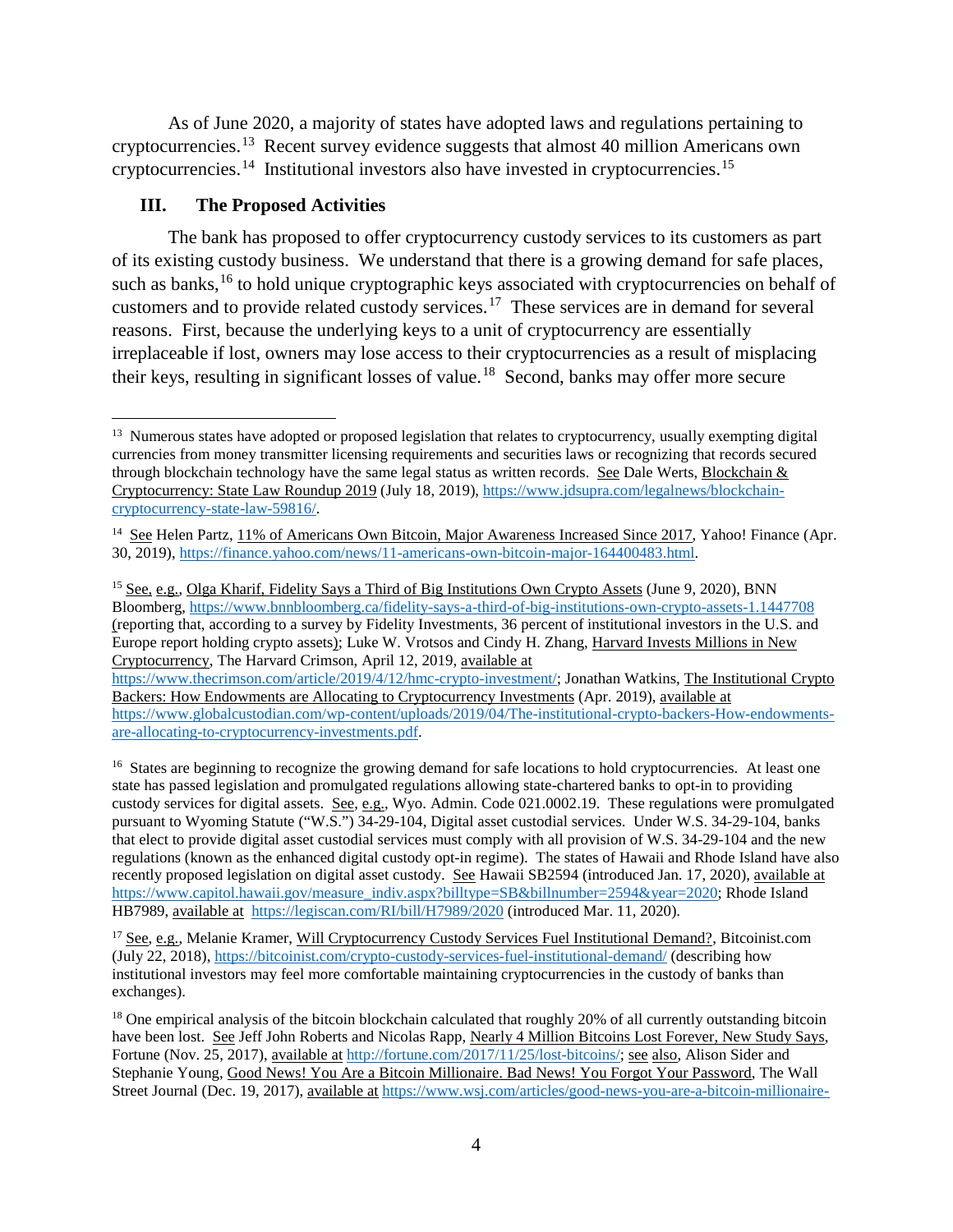storage services compared to existing options.<sup>19</sup> Third, some investment advisers may wish to manage cryptocurrencies on behalf of customers and may wish to utilize national banks as custodians for the managed assets.

Providing custody for cryptocurrencies would differ in several respects from other custody activities. Cryptocurrencies are generally held in "wallets," which are programs that store the cryptographic keys associated with a particular unit of digital currency. Because digital currencies exist only on the blockchain or distributed ledger on which they are stored, there is no physical possession of the instrument. Instead, the right to a particular unit of digital currency is transferred from party to party by the use of unique cryptographic keys. Therefore, a bank "holding" digital currencies on behalf of a customer is actually taking possession of the cryptographic access keys to that unit of cryptocurrency. Those keys are held in a "wallet" that protects the keys from discovery by a third party.<sup>20</sup> Keys can be stored in "hot" wallets or "cold" wallets. Hot wallets are connected to the internet, which makes them convenient to access but more susceptible to hacking. Cold wallets are physical devices that are completely offline (for example, paper or hardware wallets that can be stored in a physical vault). Currently, cold storage is considered the most secure method of storing cryptographic keys.<sup>[21](#page-4-2)</sup>

The OCC recognizes that, as the financial markets become increasingly technological, there will likely be increasing need for banks and other service providers to leverage new technology and innovative ways to provide traditional services on behalf of customers. By providing such services, banks can continue to fulfill the financial intermediation function they have historically played in providing payment, loan and deposit services. Through intermediated exchanges of payments, banks facilitate the flow of funds within our economy and serve important financial risk management and other financial needs of bank customers.<sup>22</sup>

 $\overline{\phantom{a}}$ 

[bad-news-you-forgot-your-password-1513701480](https://www.wsj.com/articles/good-news-you-are-a-bitcoin-millionaire-bad-news-you-forgot-your-password-1513701480) (reporting numerous examples of individuals losing access to significant value in bitcoin as a result of lost passwords).

<span id="page-4-0"></span><sup>&</sup>lt;sup>19</sup> Some cryptocurrency exchanges that store access to cryptocurrency on behalf of customers have proven vulnerable to hacking and theft. See Steven Russolillo and Eun-Young Jeong, Cryptocurrency Exchanges Are Getting Hacked Because It's Easy, The Wall Street Journal (July 16, 2018), available at <https://www.wsj.com/articles/why-cryptocurrency-exchange-hacks-keep-happening-1531656000> (detailing light security and regulatory gaps at some cryptocurrency exchanges).

<span id="page-4-1"></span><sup>20</sup> See, e.g., Aziz, Guide to Cryptocurrency Wallets: Why Do You Need Wallets? (last visited July 20, 2020) <https://masterthecrypto.com/guide-to-cryptocurrency-wallets/> (holding cryptocurrency at an exchange means having the exchange host the wallet).

<span id="page-4-2"></span><sup>21</sup> See, e.g.*,* Hot wallet vs cold wallet in cryptocurrency storage, Coin Insider, [https://www.coininsider.com/hot-vs](https://www.coininsider.com/hot-vs-cold-wallets-cryptocurrency/)[cold-wallets-cryptocurrency/](https://www.coininsider.com/hot-vs-cold-wallets-cryptocurrency/) (last visited July 16, 2020).

<span id="page-4-3"></span><sup>&</sup>lt;sup>22</sup> See, e.g., OCC Interpretive Letter No. 1110 (Jan. 30, 2009); OCC Interpretive Letter No. 1101 (July 7, 2008); OCC Interpretive Letter No. 1079 (April 19, 2007).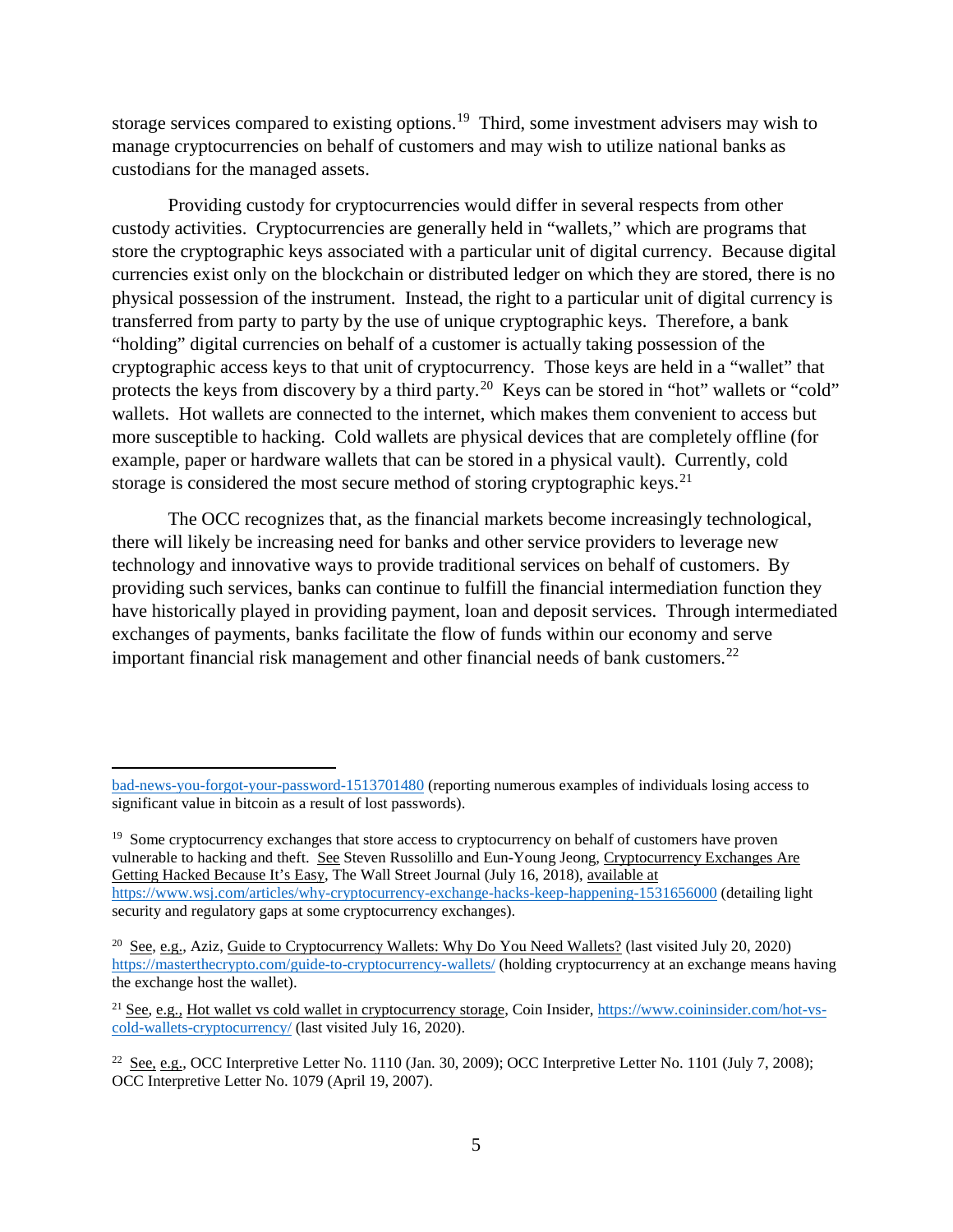#### **IV. Discussion**

National banks have long provided safekeeping and custody services for a wide variety of customer assets, including both physical objects and electronic assets. These functions of national banks are well established and extensively recognized as permissible activities for national banks.<sup>[23](#page-5-0)</sup> The OCC concludes, for the reasons discussed below, that providing cryptocurrency custody services, including holding the unique cryptographic keys associated with cryptocurrency, is a modern form of these traditional bank activities.

Safekeeping services are among the most fundamental and basic services provided by banks.[24](#page-5-1) Bank customers traditionally used special deposit and safe deposit boxes for the storage and safekeeping of a variety of physical objects, such as valuable papers, rare coins, and jewelry.[25](#page-5-2) As the banking industry entered the digital age, the OCC recognized the permissibility of electronic safekeeping activities. Specifically, the OCC has concluded that a national bank may escrow encryption keys used in connection with digital certificates,  $^{26}$  $^{26}$  $^{26}$  finding that the key escrow service is a functional equivalent to physical safekeeping, except it uses electronic technology suitable to the digital nature of the item to be kept safe. The OCC has also concluded that a national bank may provide secure web-based document storage, retrieval and collaboration of documents and files containing personal information or valuable confidential trade or business information because these services are the electronic expression of traditional safekeeping services provided by banks.<sup>[27](#page-5-4)</sup> The OCC codified these interpretive rulings in 12 CFR Part 7.[28](#page-5-5)

Traditional bank custodians frequently offer a range of services in addition to simple safekeeping of assets. For example, a custodian providing core domestic custody services for

 $\overline{\phantom{a}}$ 

<span id="page-5-0"></span><sup>&</sup>lt;sup>23</sup> See OCC Conditional Approval 479 (July 27, 2001) (Conditional Approval 479). "Safekeeping" implies the basic service of a bank holding on to an asset for a customer (e.g., gold or securities). "Custody" is a broader term that may involve all aspects of bank services performed for customers in relation to items they are holding for them (i.e., processing, settlement, fund administration). Historically, banks only offered safekeeping services, which then evolved into banks providing custodial services to their customers. See Comptroller's Handbooks on Custody Services (Jan. 2002) (Custody Handbook).

<span id="page-5-1"></span><sup>&</sup>lt;sup>24</sup> Colorado Nat. Bank of Denver v. Bedford, 310 U.S. 41, 50 (1940) (finding that providing safe deposit boxes is "such a generally adopted method of safeguarding valuables [that it] must be considered a banking function authorized by Congress" under the National Bank Act). The safekeeping of valuable personal property is a traditional function that banks have performed since the earliest times. "Originally the business of banking consisted only in receiving deposits, such as bullion, plate and the like for safe-keeping until the depositor should see fit to draw it out for use. . . ." Oulton v. German Savings and Loan Soc'y, 84 U.S. 109, 118 (1872); see also Bank of California v. City of Portland, 157 Ore. 203, 69 P.2d 273 (1937).

<span id="page-5-2"></span><sup>&</sup>lt;sup>25</sup> See Conditional Approval 479; Comptroller's Handbook on Custody Services (Custody Handbook) (Jan. 2002) at page 15 (jewelry listed as one of the miscellaneous assets that banks hold via on-premises custody).

<span id="page-5-3"></span><sup>&</sup>lt;sup>26</sup> See OCC Conditional Approval 267 (Jan. 12, 1998) (Conditional Approval 267).

<span id="page-5-4"></span><sup>27</sup> See Conditional Approval 479.

<span id="page-5-5"></span><sup>&</sup>lt;sup>28</sup> See 12 CFR §§ 7.5002(a)(4) and 7.5005(a).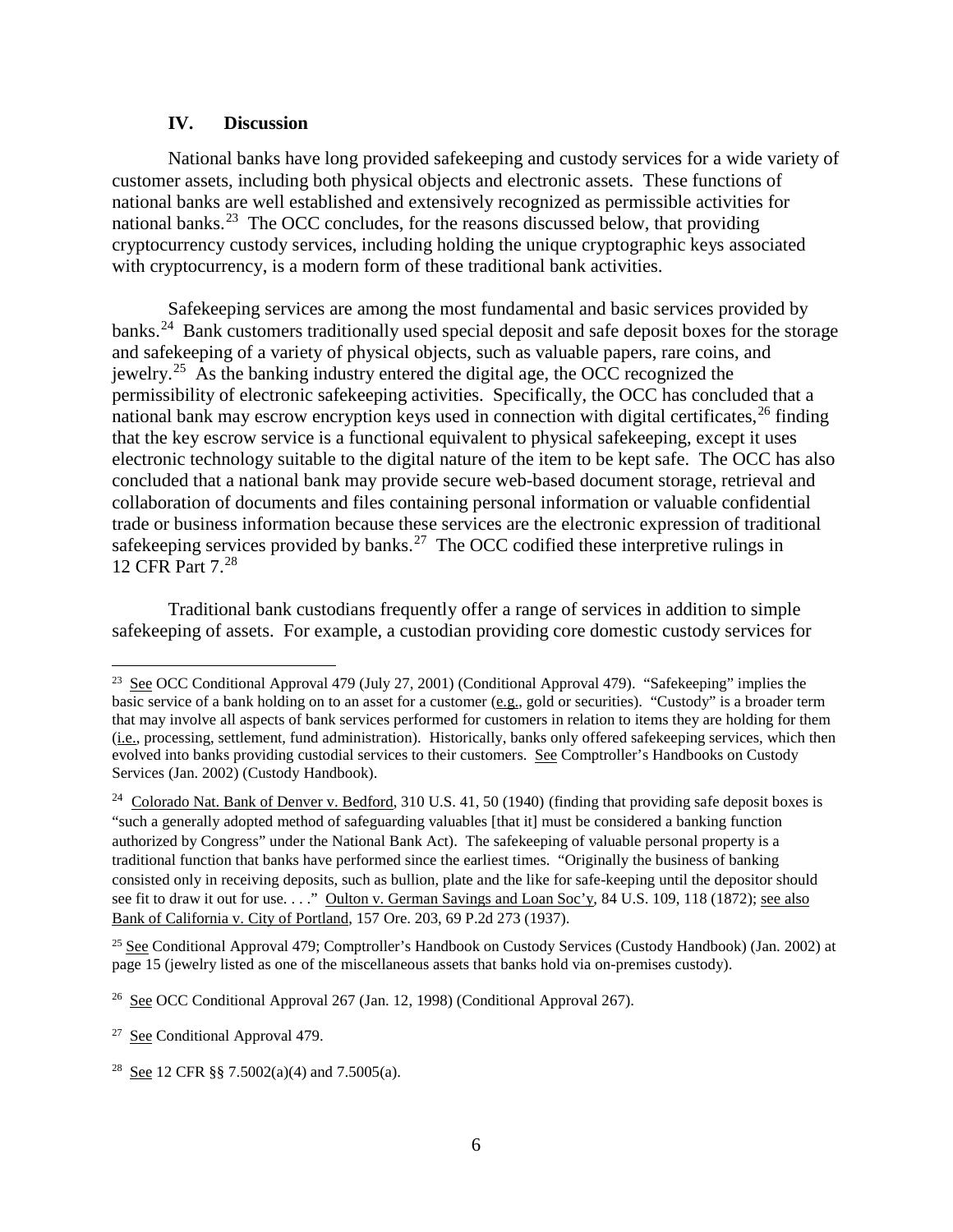securities typically settles trades, invests cash balances as directed, collects income, processes corporate actions, prices securities positions, and provides recordkeeping and reporting services.<sup>[29](#page-6-0)</sup> It is well-established that national banks may provide custody services to their customers in either a fiduciary or non-fiduciary capacity. 12 U.S.C. 92a expressly authorizes the OCC to grant fiduciary powers to national banks.<sup>[30](#page-6-1)</sup> National banks may also provide nonfiduciary custody services to their customers.<sup>31</sup> The OCC has determined national banks may act as non-fiduciary custodians pursuant to the business of banking and their incidental powers.<sup>[32](#page-6-3)</sup> OCC guidance has recognized that banks may hold a wide variety of assets as custodians, including assets that are unique and hard to value.<sup>[33](#page-6-4)</sup> These custody activities often include assets that transfer electronically.<sup>34</sup> The OCC generally has not prohibited banks from providing custody services for any particular type of asset, as long as the bank has the capability to hold the asset and the assets are not illegal in the jurisdiction where they will be held.<sup>[35](#page-6-6)</sup>

Providing custody services for cryptocurrency falls within these longstanding authorities to engage in safekeeping and custody activities. As discussed below, this is a permissible form of a traditional banking activity that national banks are authorized to perform via electronic

l

<span id="page-6-2"></span> $31$  National banks do not need the trust or fiduciary powers found in sections 92a to offer these custodial services. Thus, no trust powers are necessary in order to conduct these activities. See Conditional Approval 267.

<span id="page-6-3"></span> $32$  See, e.g., Conditional Approval 267 (agency services such as custody that do not involve fiduciary powers are performed by banks as part of their incidental powers); OCC Interpretive Letter 1078 (April 19, 2007) (authority of national banks to engage in custody activities derives from general business of banking, and from incidental powers language in 12 U.S.C. § 24(Seventh)).

<span id="page-6-4"></span><sup>33</sup> See, generally, Comptroller's Handbook, Unique and Hard-to-Value Assets (August 2012) (providing guidance on bank management of unique assets and listing examples of such assets, including real estate, closely held businesses, mineral interests, loans and notes, life insurance, tangible assets, and collectibles). See also Comptroller's Handbooks on Custody Services (Jan. 2002) (Custody Handbook), Asset Management (Dec. 2000), Asset Management Operations and Controls (Jan. 2011), Retirement Plan Products and Services (Feb. 2014), Conflicts of Interest (Jan. 2015); OCC Bulletin 2013–29, "Third-Party Relationships—Risk Management Guidance" (Oct. 30, 2013).

<span id="page-6-5"></span> $34$  See Custody Handbook at 19, 70 (describing book-entry securities as securities that transfer electronically and stating that banks should assess their technological readiness to maintain a competitive position).

<span id="page-6-6"></span><sup>35</sup> See Custody Handbook at 7.

<span id="page-6-0"></span><sup>&</sup>lt;sup>29</sup> See Custody Handbook at 2.

<span id="page-6-1"></span> $30$  "The Comptroller of the Currency shall be authorized and empowered to grant by special permit to national banks applying therefor, when not in contravention of State or local law, the right to act as trustee, executor, administrator, registrar of stocks and bonds, guardian of estates, assignee, receiver, or in any other fiduciary capacity in which State banks, trust companies, or other corporations which come into competition with national banks are permitted to act under the laws of the State in which the national bank is located." 12 U.S.C. 92a(a). 12 CFR Part 9 implements 12 U.S.C. 92a. The fiduciary capacities defined under Part 9 are "trustee, executor, administrator, registrar of stocks and bonds, transfer agent, guardian, assignee, receiver, or custodian under a uniform gifts to minors act; investment adviser, if the bank receives a fee for its investment advice; any capacity in which the bank possesses investment discretion on behalf of another; or any other similar capacity that the OCC authorizes pursuant to 12 USC 92a." See 12 CFR 9.2(e).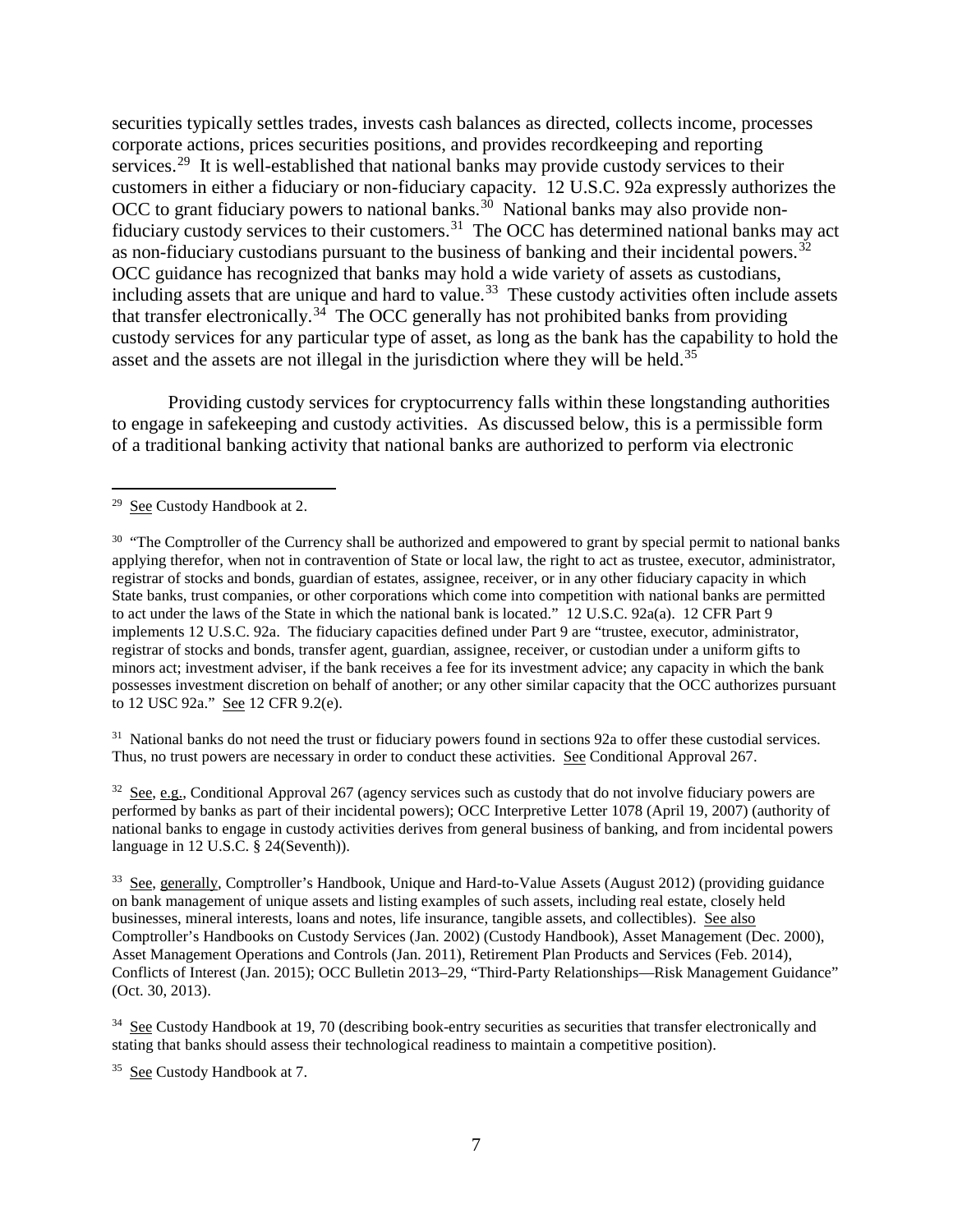means.<sup>[36](#page-7-0)</sup> Providing such services is permissible in both non-fiduciary and fiduciary capacities. A bank that provides custody for cryptocurrency in a non-fiduciary capacity would essentially provide safekeeping for the cryptographic key that allows for control and transfer of the customer's cryptocurrency. In most, if not all, circumstances, providing custody for cryptocurrency will not entail any physical possession of the cryptocurrency. Rather, a bank "holding" digital currencies on behalf of a customer is actually taking possession of the cryptographic access keys to that unit of cryptocurrency.<sup>[37](#page-7-1)</sup> As described above, the OCC has found that the authority to provide safekeeping services extends to digital activities and, specifically, that national banks may escrow encryption keys used in connection with digital certificates because a key escrow service is a functional equivalent to physical safekeeping. Holding the cryptographic access key to a unit of cryptocurrency is an electronic corollary of these traditional safekeeping activities. The OCC's regulations in Subpart E of Part 7 explicitly authorize national banks to perform, provide or deliver through electronic means and facilities any activities that they are otherwise authorized to perform.<sup>38</sup> Because national banks are authorized to perform safekeeping and custody services for physical assets, national banks are likewise permitted to provide those same services via electronic means (i.e., custody of cryptocurrency). [39](#page-7-3)

<span id="page-7-1"></span><sup>37</sup> Banks may offer different methods of providing cryptocurrency custody services, depending on their expertise, risk appetite, and business models. Some banks may offer to store copies of their customers' private keys while permitting the customer to retain their own copy. Such services may be more akin to traditional safekeeping and would permit the customer to retain direct control over their own cryptocurrencies. Other banks may permit customers to transfer their cryptocurrencies directly to control of the bank, thereby generating new private keys which would be held by the institution on behalf of the customer. Such services may be more akin to traditional custody services, but as with traditional custody, would not permit the customer to maintain direct control of the cryptocurrency. Banks may also offer other custody models that may be appropriate. Banks acting as fiduciaries for cryptocurrency should consider how to ensure their custody models comply with requirements of 12 CFR 9.13 and 12 CFR 150.230-250.

<span id="page-7-2"></span>38 See 12 CFR 7.5002(a).

 $\overline{a}$ 

<span id="page-7-0"></span><sup>&</sup>lt;sup>36</sup> 12 CFR 7.5002(a) provides that a national bank may perform, provide, or deliver through electronic means and facilities any activity, function, product, or service that it is otherwise authorized to perform, provide, or deliver. This regulatory provision is based on the longstanding "transparency doctrine," under which the OCC looks through the means by which a product is delivered and focuses instead on the authority of the national bank to offer the underlying product or service. See 67 FR 34992, 34996 (May 17, 2002). See also OCC Conditional Approval 369 (Feb. 25, 2000) (national bank may host a virtual mall consisting of a web page with links to third-party merchants arranged according to product or service offered); OCC Conditional Approval 304 (Mar. 5, 1999) (electronic bill presentment is part of the business of banking); Conditional Approval 267 (a national bank may store electronic encryption keys as an expression of the established safekeeping function of banks); OCC Conditional Approval 220 (Dec. 2, 1996) (the creation, sale, and redemption of electronic stored value in exchange for dollars is part of the business of banking because it is the electronic equivalent of issuing circulating notes or other paper-based payment devices like travelers checks).

<span id="page-7-3"></span><sup>&</sup>lt;sup>39</sup> The services national banks may provide in relation to the cryptocurrency they are custodying may include services such as facilitating the customer's cryptocurrency and fiat currency exchange transactions, transaction settlement, trade execution, recording keeping, valuation, tax services, reporting, or other appropriate services. A bank acting as custodian may engage a sub-custodian for cryptocurrency it holds on behalf of customers and should develop processes to ensure that the sub-custodian's operations have proper internal controls to protect the customer's cryptocurrency. See, e.g., Custody Handbook at 15-16. As set forth below, banks should develop and implement new activities in accordance with OCC guidance.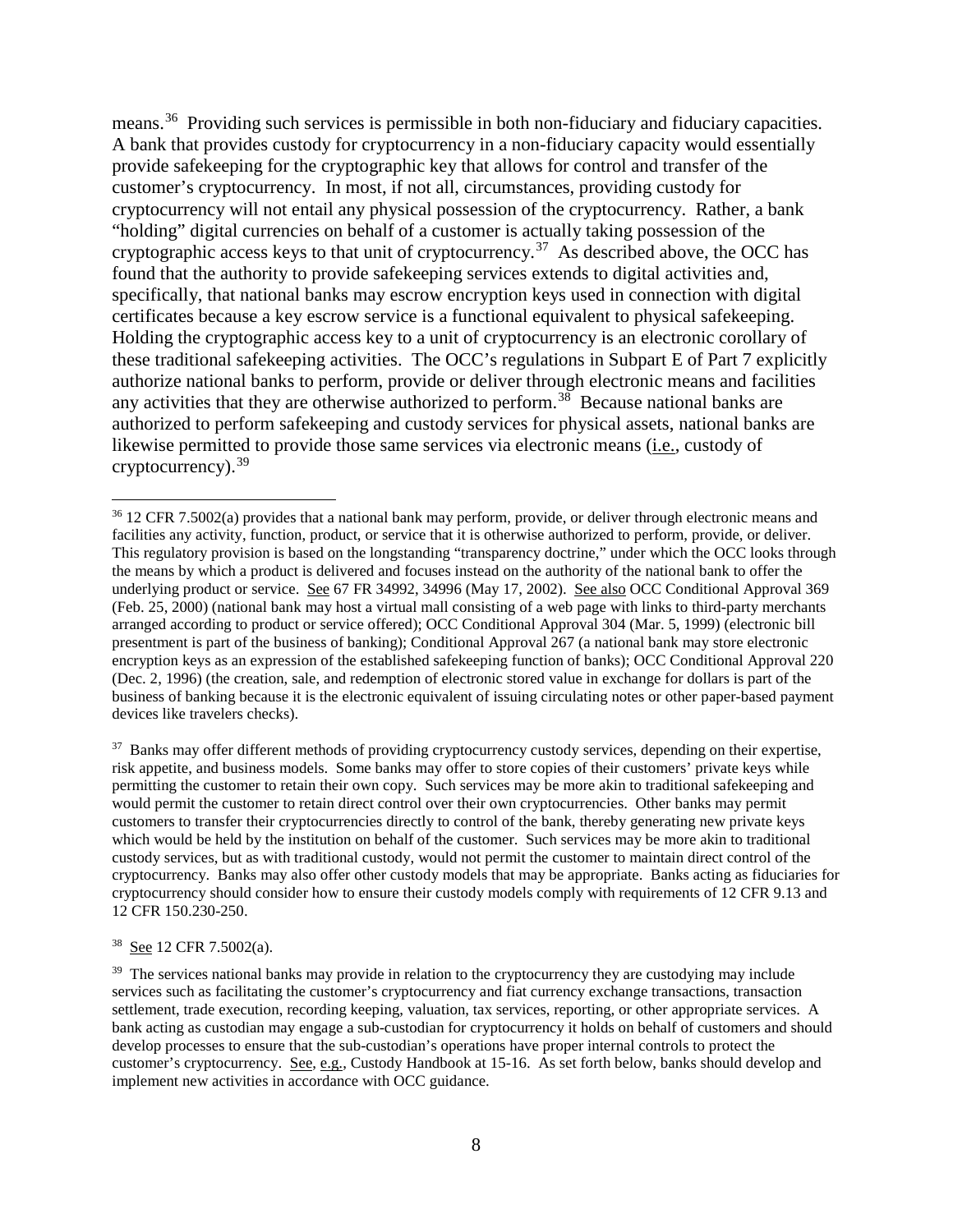To the extent that a national bank with trust powers conducts cryptocurrency custody activities in a fiduciary capacity, such activities would be permissible if conducted in compliance with 12 CFR Part 9, applicable state law, and any other applicable law, such as the instrument that created the fiduciary relationship. A national bank holding cryptocurrencies in a fiduciary capacity—such as a trustee, an executor of a will, an administrator of an estate, a receiver, or as an investment advisor—would have the authority to manage them in the same way banks can manage other assets they hold as fiduciaries.<sup>[40](#page-8-0)</sup>

These conclusions apply equally to federal savings associations (FSAs). Like national banks, FSAs may provide custody services in either a fiduciary or non-fiduciary capacity. The OCC may grant fiduciary powers to an FSA under 12 U.S.C.  $1464(n)$ .<sup>[41](#page-8-1)</sup> These fiduciary activities of an FSA must be conducted in compliance with 12 CFR Part 150. In addition, FSAs have authority to act as a non-fiduciary custodian under  $12$  U.S.C. 1464.<sup>[42](#page-8-2)</sup> Similar to national banks, FSAs are authorized to "use, or participate with others to use, electronic means or facilities to perform any function, or provide any product or service, as part of an authorized activity."<sup>[43](#page-8-3)</sup> Accordingly, for the same reasons described above with respect to national banks, providing custody services for cryptocurrency falls within an FSA's established authority to provide custody services.

A national bank or FSA engaging in new activities should develop and implement those activities consistent with sound risk management practices and align them with the bank's overall business plans and strategies as set forth in OCC guidance.<sup>[44](#page-8-4)</sup> There may be services that banks may provide in connection with cryptocurrencies that are unique to cryptocurrency.<sup>45</sup> As with all other activities performed by national banks and FSAs, a national bank or FSA that provides cryptocurrency custody services must conduct these activities in a safe and sound

l

<span id="page-8-0"></span><sup>40</sup> National banks acting as fiduciaries are usually subject to heightened standards of care under applicable law in comparison to non-fiduciaries. Given the continued evolution of the cryptocurrency sector, banks managing cryptocurrency as fiduciaries should ensure they keep abreast of best practices to ensure they continue to meet these heightened standards.

<span id="page-8-1"></span><sup>&</sup>lt;sup>41</sup> 12 U.S.C. 1464(n)(1) states, "The Comptroller may grant by special permit to a Federal savings association applying therefor the right to act as trustee, executor, administrator, guardian, or in any other fiduciary capacity in which State banks, trust companies, or other corporations which compete with Federal savings associations are permitted to act under the laws of the State in which the Federal savings association is located."

<span id="page-8-2"></span><sup>&</sup>lt;sup>42</sup> See Testimony of John Bowman, Chief Counsel, Office of Thrift Supervision, before the Senate Committee on Banking, Housing, and Urban Affairs (June 22, 2004) (HOLA allows thrifts to provide trust and custody services on the same basis as national banks).

<span id="page-8-3"></span><sup>43</sup> See 12 CFR 155.200(a).

<span id="page-8-4"></span><sup>44</sup> See OCC Bulletin 2017-43, "New, Modified, or Expanded Bank Products and Services: Risk Management Principles" (Oct. 20, 2017).

<span id="page-8-5"></span><sup>45</sup> Custody agreements are an important risk management tool and should clearly establish the custodian's duties and responsibilities. See Custody Handbook at 8. The handling, treatment, and servicing of cryptocurrencies held in custody may raise unique issues that should be addressed in the agreement, such as (for example) the treatment of "forks" or splits in the code underlying the cryptocurrency being held.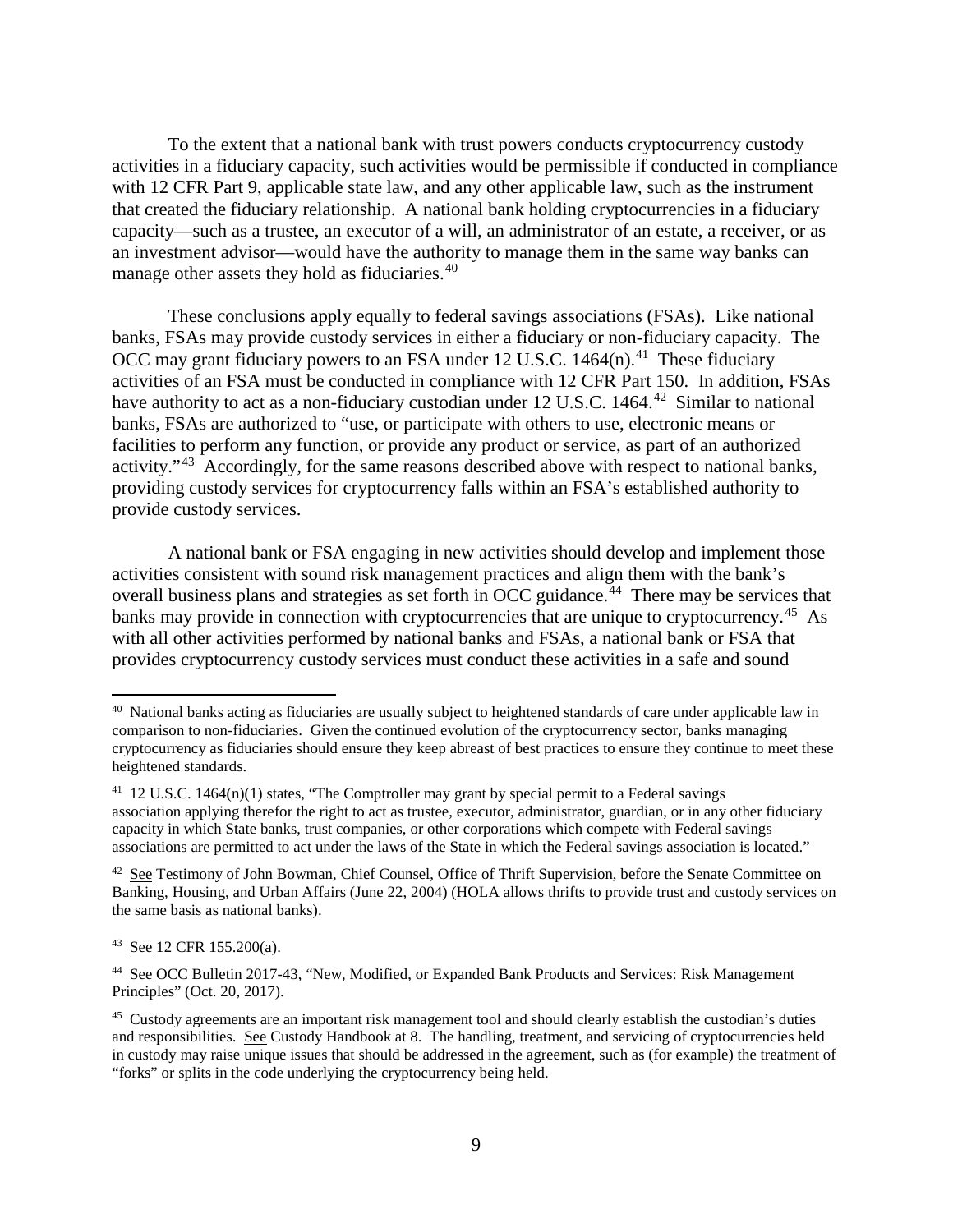manner, including having adequate systems in place to identify, measure, monitor, and control the risks of its custody services. Such systems should include policies, procedures, internal controls, and management information systems governing custody services. Effective internal controls include safeguarding assets under custody, producing reliable financial reports, and complying with laws and regulations. The OCC has previously described that custody activities should include dual controls, segregation of duties and accounting controls.<sup>[46](#page-9-0)</sup> A custodian's accounting records and internal controls should ensure that assets of each custody account are kept separate from the assets of the custodian and maintained under joint control to ensure that that an asset is not lost, destroyed or misappropriated by internal or external parties. Other considerations include settlement of transactions, physical access controls, and security servicing. Such controls may need to be tailored in the context of digital custody. Specialized audit procedures may be necessary to ensure the bank's controls are effective for digital custody activities. For example, procedures for verifying that a bank maintains access controls for a cryptographic key will differ from the procedures used for physical assets. Banks seeking to engage in these activities should also conduct legal analysis to ensure the activities are conducted consistent with all applicable laws.

Consistent with OCC regulations and guidance on custody activities, the risks associated with an individual account should be addressed prior to acceptance.<sup>[47](#page-9-1)</sup> A custodian's acceptance process should provide an adequate review of the customer's needs and wants, as well as the operational needs of the account. During the acceptance process, the custodian should also assess whether the contemplated duties are within its capabilities and are consistent with all applicable law. Understanding the risks of cryptocurrency, the due diligence process should include a review for compliance with anti-money laundering rules. Banks should also have effective information security infrastructure and controls in place to mitigate hacking, theft, and fraud. Banks should also be aware that different cryptocurrencies may have different technical characteristics and may therefore require risk management procedures specific to that particular currency. Different cryptocurrencies may also be subject to different OCC regulations and guidance outside of the custody context, as well as non-OCC regulations.<sup>48</sup> A national bank should consult with OCC supervisors as appropriate prior to engaging in cryptocurrency custody activities. The OCC will review these activities as part of its ordinary supervisory processes.

I trust this is responsive to your inquiry.

l

<span id="page-9-0"></span><sup>46</sup> See Custody Handbook at 6-8. Banks with fiduciary powers that hold assets as fiduciaries are subject to the requirements of 12 CFR Part 9 (for national banks) and Part 150 (for FSAs). These regulations include specific provisions governing the custody of fiduciary assets. See 12 CFR 9.13 (national banks); 12 CFR 150.230-250 (FSAs).

<span id="page-9-1"></span> $47$  See 12 CFR 9.6(a) (requiring bank fiduciaries to perform a pre-acceptance review before accepting a fiduciary account to determine whether the bank can properly administer it); Custody Handbook at 7-8.

<span id="page-9-2"></span><sup>&</sup>lt;sup>48</sup> For example, cryptocurrencies that are considered "securities" for purposes of the Federal securities laws may be subject to the OCC's regulations on recordkeeping and confirmation requirements for securities transactions, 12 CFR Part 12, as well as the Federal securities laws administered by the SEC.